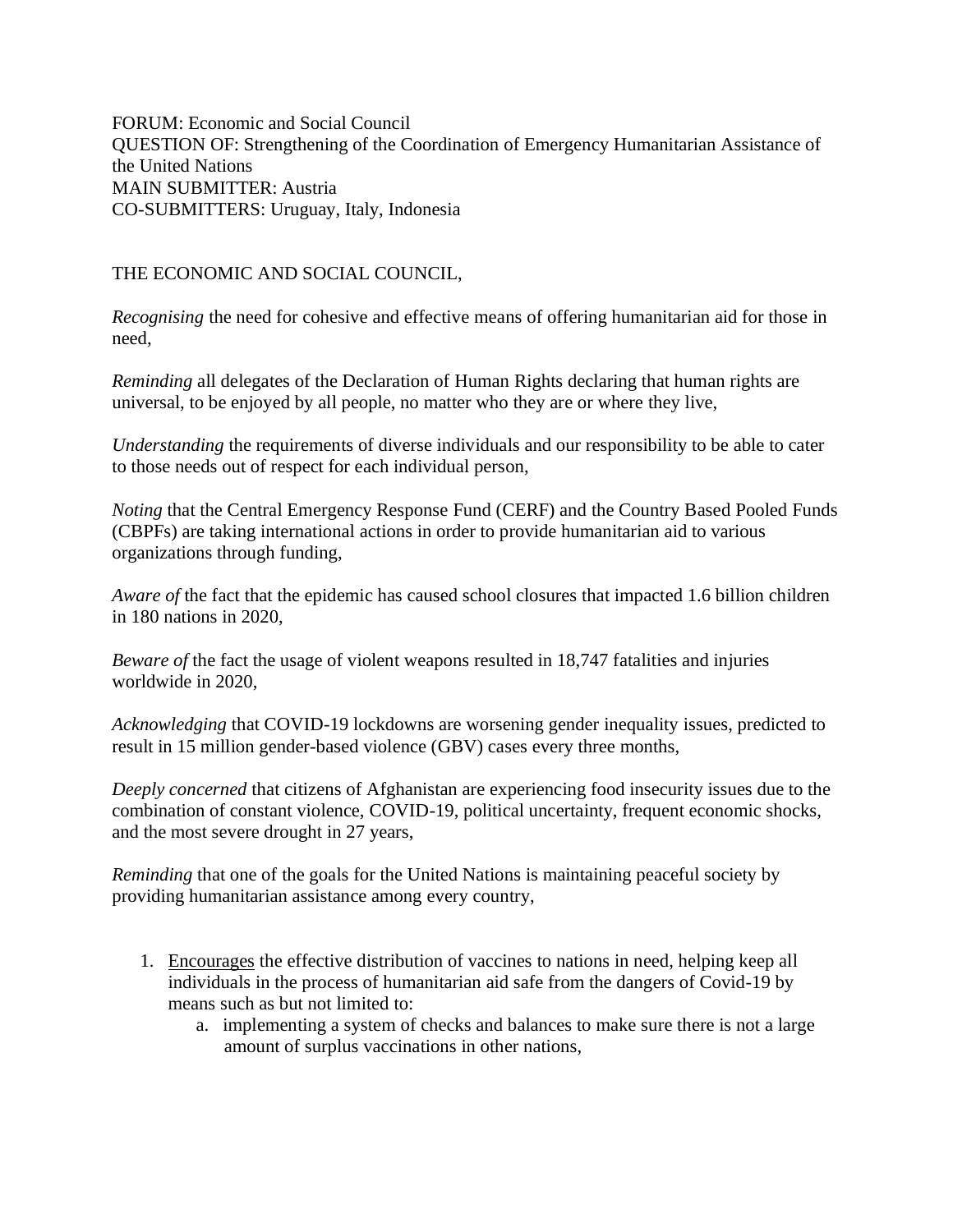- b. encouraging nations to invite nonpartisan, UN officials to count and report statistics regarding the amount of surplus vaccinations available in each country to ensure a well distributed supply for countries in need;
- 2. Establish the use of a database encompassing personal profiles on the medical history, physical or mental, of displaced individuals for a more cohesive approach on medicine when they are relocated by means such as but not limited to:
	- a. availability to nations that individuals are relocated, only to medical professionals in these centers, in hopes there is less need to restart treatment for either physical injuries or mental trauma to better the stabilize the medical documents of these individuals,
	- b. setting multiple firewalls and precautions in place to ensure the safety of the identity of the profiles encompassed in the database by means such as but not limited to:
		- i. using UN precautions to ensure the documents are only accessible to medical professionals of the countries displaced individuals are moved to, so the medical reports can grow with them,
		- ii. establishing firewalls to ensure the absence of hackers with harmful intent,
	- c. allowing individuals to decide whether or not they want their medical history to be included, after detailing the benefits of the database, to ensure the safety of personal data;
- 3. Further invites agencies to invest more in psychologists for refugees to recognize and understand the various ways in which shocks influence individuals and communities by means such as but not limited to:
	- a. enforcing psychological training aided by governments providing the medical experts or NGO's along with cultural studies to help these workers understand the people's needs more thoroughly,
	- b. working hand in hand with a data protection base to incompase profiles of displaced people, informing new doctors on,
	- c. requiring a cultural education course for psychologists that are not originally from the area in need of aid to ensure the comfortability of all people of concern;
- 4. Requests support from UN, More Economically Developed Countries, or other agencies such as Action Against Hunger, International Committee of the Red Cross, GlobalGiving, The UN Central Emergency Response Fund (CERF) for medical treatments and supplies for COVID-19 patients in ways such as but not limited to:
	- a. supplying COVID-19 test kits to developing countries to identify COVID-19 confirmed patients,
	- b. providing a portion of vaccination production of each member of the UN to speed up the vaccination in developing countries,
	- c. sending professionals from WHO to developing countries to aid patients suffering from COVID-19,
	- d. requesting UNICEF to resolve sanitation issues in developing countries by means such as but not limited to: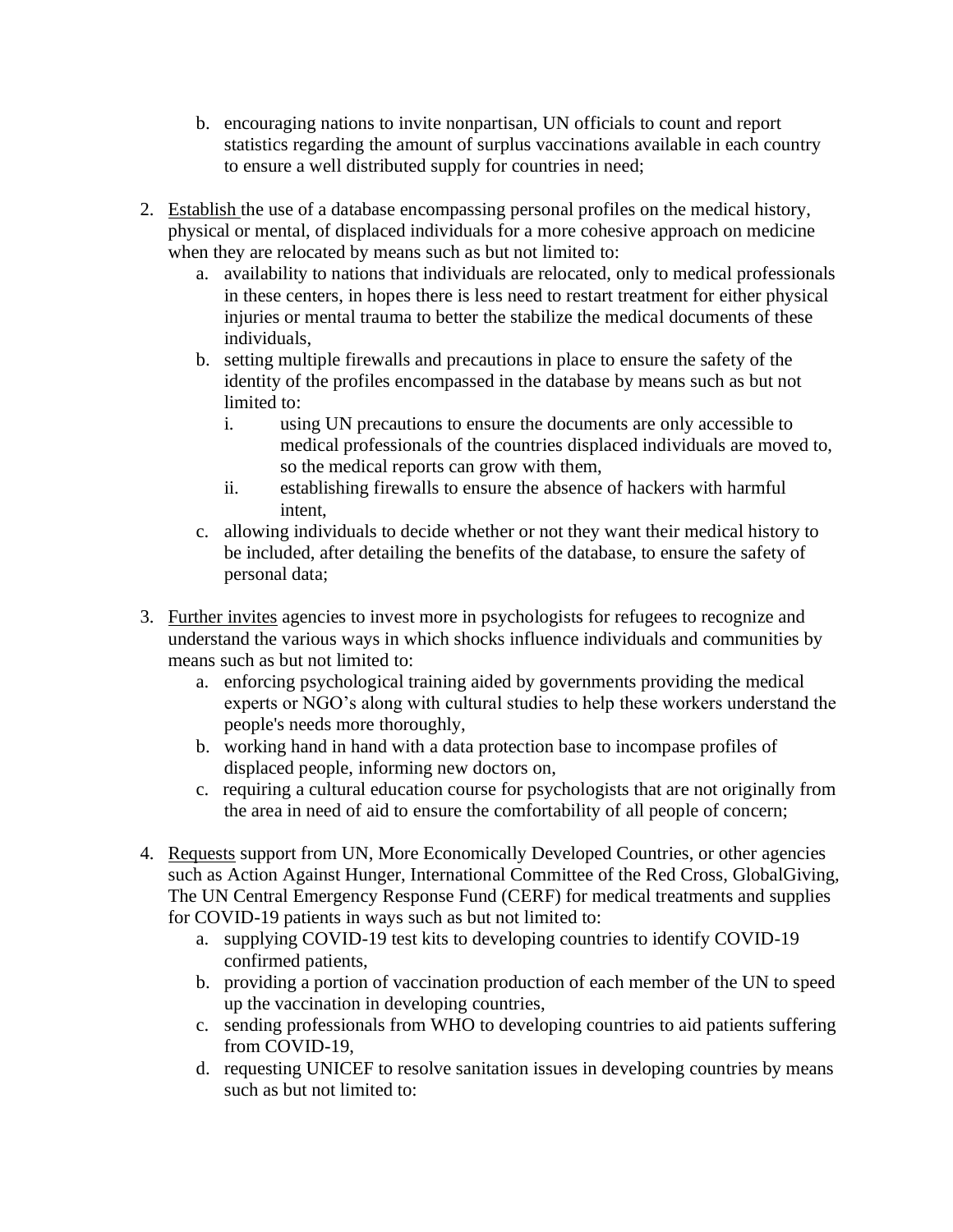- i. placing sufficient amount of masks in refugee camps and medical centers, providing masks to citizens as many as they need,
- ii. placing numbers of hand sanitizers in public places, such as subway stations, public libraries, airports, etc.,
- iii. installing more public hygiene facilities and increasing the number of street cleaner to improve the cleanliness of the country;
- 5. Urges Humanitarian Institutions to acknowledge the various factors that influence individuals and communities and recognize the requirements of diverse individuals by means such as but not limited to:
	- a. periodically sending officials or administrators to local communities and analyzing the ongoing situation or problem in detail, a set every six months there will be a required exam, but the amount of examinations for each area is dependent on the severity of the issue there,
	- b. surveying citizens online of any requests or suggestions they would like to make for the community, which can motivate more social participation rate among individuals and for refugee camps that have limited internet access, the administrators from sub-clause a will not only survey the area but also ask individuals questions that are provided in the survey,
	- c. conducting a combined intersectoral study of the humanitarian community that can provide a reliable, transparent analysis to recognize the suitable response methods regarding specific issues;
- 6. Further urges the governments to eliminate GBV by implementing strict governmental policies that can lessen the gendered violence through ways such as but not limited to:
	- a. requesting UN member states to fortify both protection and punishment systems regarding gender abuses reported in methods such as but are not limited to:
		- i. firing employees who have committed gender abuse, for example, wage gap in the same job and unfair treatment or opportunity based on employee's gender, and provide disadvantage in getting employed in their future career, such as recording the history of gender abuse in the profile, so that other employers can look and decide to hire or not,
		- ii. enforcing safety precautions for individuals who have reported violent crimes they witnessed or experienced as to protect their identity from being exposed to the public, in case of any form of harm that can damage them,
	- b. monitoring criminals that have criminal records to prevent them to repeat their inappropriate behavior by means such as but not limited to:
		- i. forcing potential criminals who have a criminal record to equip an electronic tagging for a certain amount of period,
		- ii. making information of any criminals nearby available to the public community;